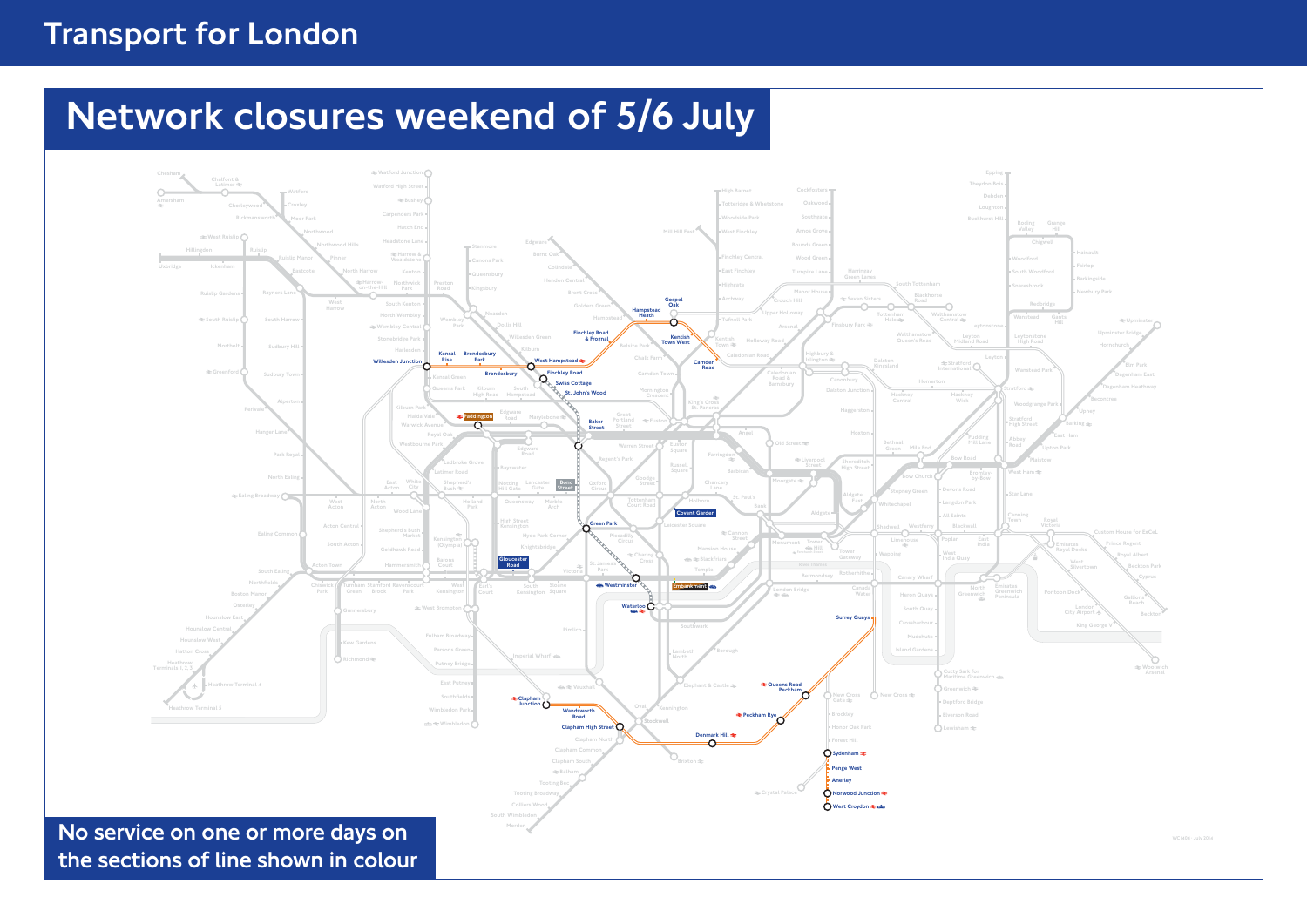### Bond Street station

Jubilee line trains not stopping until early December 2014. This is while we carry out Bond Street station upgrade works.

#### Covent Garden station

Exit only until mid-November 2014. Also, on Saturdays and Sundays, westbound trains not stopping. This is while we replace two lifts.

#### Embankment station

Bakerloo and Northern line trains not stopping until early November 2014. This is while we replace four escalators.

#### Gloucester Road station

Piccadilly line trains not stopping until mid-December 2014. This is while we replace both lifts.

#### Paddington station

Exit only from the Bakerloo line Sunday 29 June until late August 2014. This is due to planned escalator improvement work.

| Jubilee line        |                                                                    |
|---------------------|--------------------------------------------------------------------|
|                     | Line closure Waterloo to Finchley Road Open from 1100              |
| Sunday<br>6<br>July | This is while we carry out essential Jubilee line tunnelling work. |
|                     | To find out more about our improvements for this line click here   |

| <b>London Overground</b>                                                                                                                                                                                                                                                                                                                                                                                                                                                |  |
|-------------------------------------------------------------------------------------------------------------------------------------------------------------------------------------------------------------------------------------------------------------------------------------------------------------------------------------------------------------------------------------------------------------------------------------------------------------------------|--|
| Line closure Camden Road to Willesden Junction via West Hampstead<br>This due to platform extensions and associated signalling works to prepare the network<br>for 5-car trains.                                                                                                                                                                                                                                                                                        |  |
| <b>E</b> Bus replacement for local journeys:<br>Camden Road - Kentish Town West - Gospel Oak - Hampstead Heath - Finchley Road -<br>West Hampstead - Brondesbury - Brondesbury Park - Kensal Rise - Willesden Junction<br>Trains will run to an amended timetable along an alternative route between Willesden<br>Junction and Stratford, calling at Kensal Green, Queen's Park, Kilburn High Road, South<br>Hampstead, Camden Road and all stations to/from Stratford. |  |
| Line closure Surrey Quays to Clapham Junction<br>This is due to Network Rail track work.                                                                                                                                                                                                                                                                                                                                                                                |  |
| <b>E</b> Bus replacement for local journeys:<br>Service M: Canada Water – Surrey Quays – Queens Road Peckham – Peckham Rye –<br>Denmark Hill - Clapham High Street - Wandsworth Road - Clapham Junction                                                                                                                                                                                                                                                                 |  |
| Line closure Sydenham to West Croydon Open from 0930<br>This is due to Network Rail track work.                                                                                                                                                                                                                                                                                                                                                                         |  |
| <b>E</b> Bus replacement for local journeys:<br>Valid rail tickets will be accepted on local buses via all reasonable routes and on the<br>replacement buses, which will run as follows:<br>New Cross Gate - Brockley - Honor Oak Park - Forest Hill - Sydenham - Crystal Palace -<br>Anerley (also for Penge West) - Norwood Junction - Selhurst - West Croydon                                                                                                        |  |
|                                                                                                                                                                                                                                                                                                                                                                                                                                                                         |  |